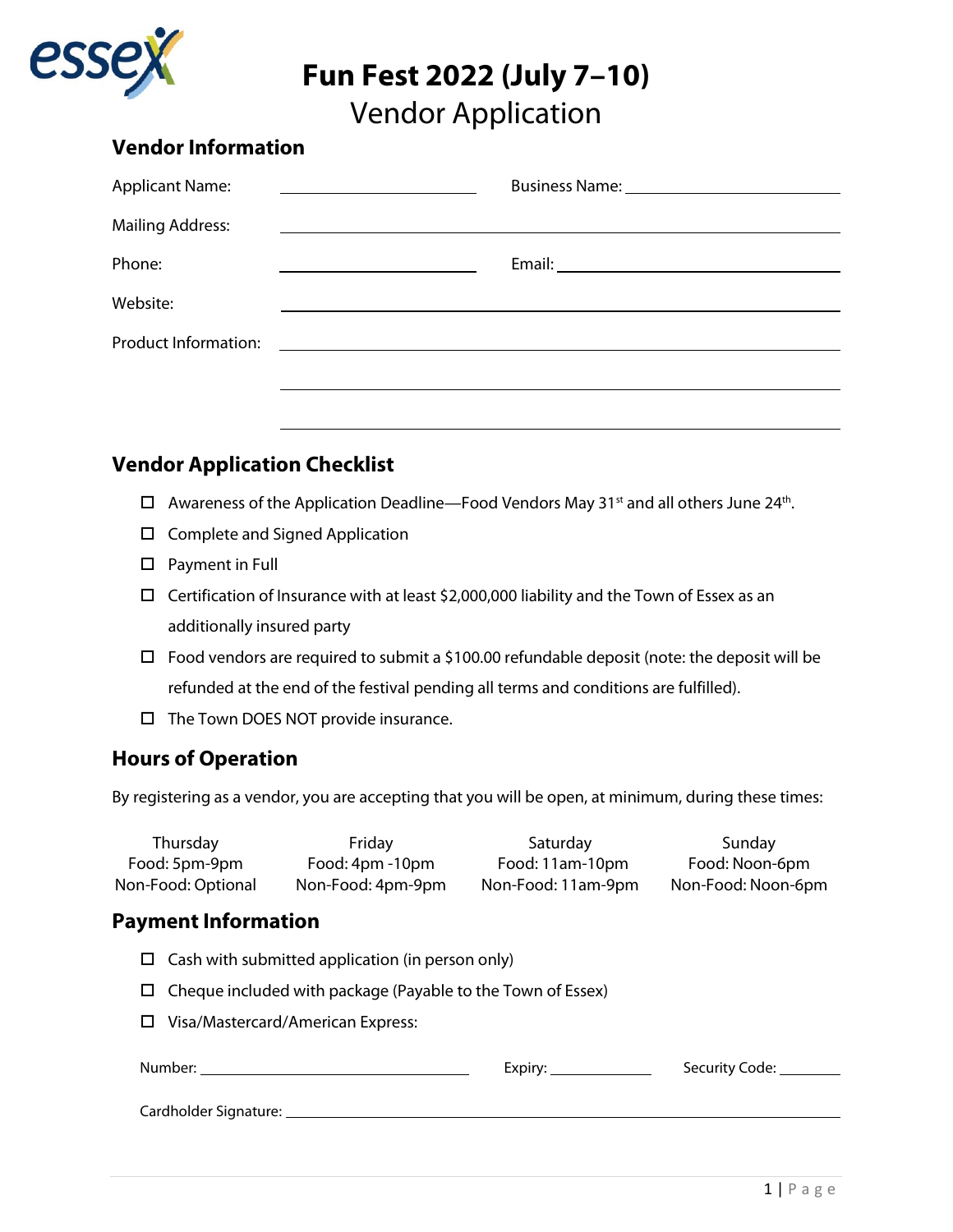

# **Fun Fest 2022 (July 7–10)**

Vendor Application

## **Booth Requirements and Information**

**One space is considered a 10x10 space; two spaces are considered a 20x10 space; three spaces is greater than 20 feet. All business must take place within this space; anything outside of this space is forbidden.** 

#### **Type of Vendor and Spacing Requirements**

| <b>Food</b> |                                                                                    |                                 |                        |      |
|-------------|------------------------------------------------------------------------------------|---------------------------------|------------------------|------|
| Circle:     | One space - $$500$                                                                 | Two spaces - $\zeta$ 750        | Three+ spaces - \$900  |      |
|             | <b>Snack and Beverage Vendor</b>                                                   |                                 |                        |      |
| Circle:     | One space - $$300$                                                                 | Two spaces - <i>\$500</i>       | Three+ spaces - \$600  |      |
|             | <b>Commercial Vendor (If you buy and sell products)</b>                            |                                 |                        |      |
| Circle:     | One space - $$200$   Two spaces - $$300$                                           |                                 | Three+ spaces - $$350$ |      |
|             | <b>Non-Commercial Products (Home-made products)</b>                                |                                 |                        |      |
| Circle:     | One space - $$50$   Two spaces - $$100$                                            |                                 | Three+ spaces - $$150$ |      |
|             | <b>Non-Profit Organizations or Service Groups</b>                                  |                                 |                        |      |
| Circle:     | One space - $$50$   Two spaces - $$100$                                            |                                 | Three+ spaces - $$150$ |      |
|             |                                                                                    | <b>Utilities</b>                |                        |      |
|             | Electrical (Per outlet) - ***Number/type of outlets Will be STRICTLY enforced      |                                 |                        |      |
|             | Circle: 110 volt/15 amps - 525 # Needed ____   220 volt/30 amps - 550 # Needed ___ |                                 |                        |      |
|             | Water Hook-Up (Only for food/snack/beverage)                                       |                                 |                        |      |
|             | Circle if required:                                                                | Single (1) Valve Hook-up - Free |                        | Free |

### **Total (prices above include HST) \$**

## **Agreement**

The undersigned has read and agrees to be bound by this request and all term and conditions contained or attached hereto, and hereby warrants and represents that he/she executes this request on behalf of the Applicant and has sufficient power, authority and capacity to bind the Applicant with his/her signature. The Undersigned further acknowledges sole responsibility for any damage or additional fees assessed against their booth location due to damage or additional storage requirements. The Undersigned also acknowledges and provides consent that any photography or video imaging of this event may be used by the Town of Essex and their representatives and the Undersigned waives the right to remuneration or ownership claims for the use of such media.

Signature of Applicant: Date:

## **Terms and Conditions**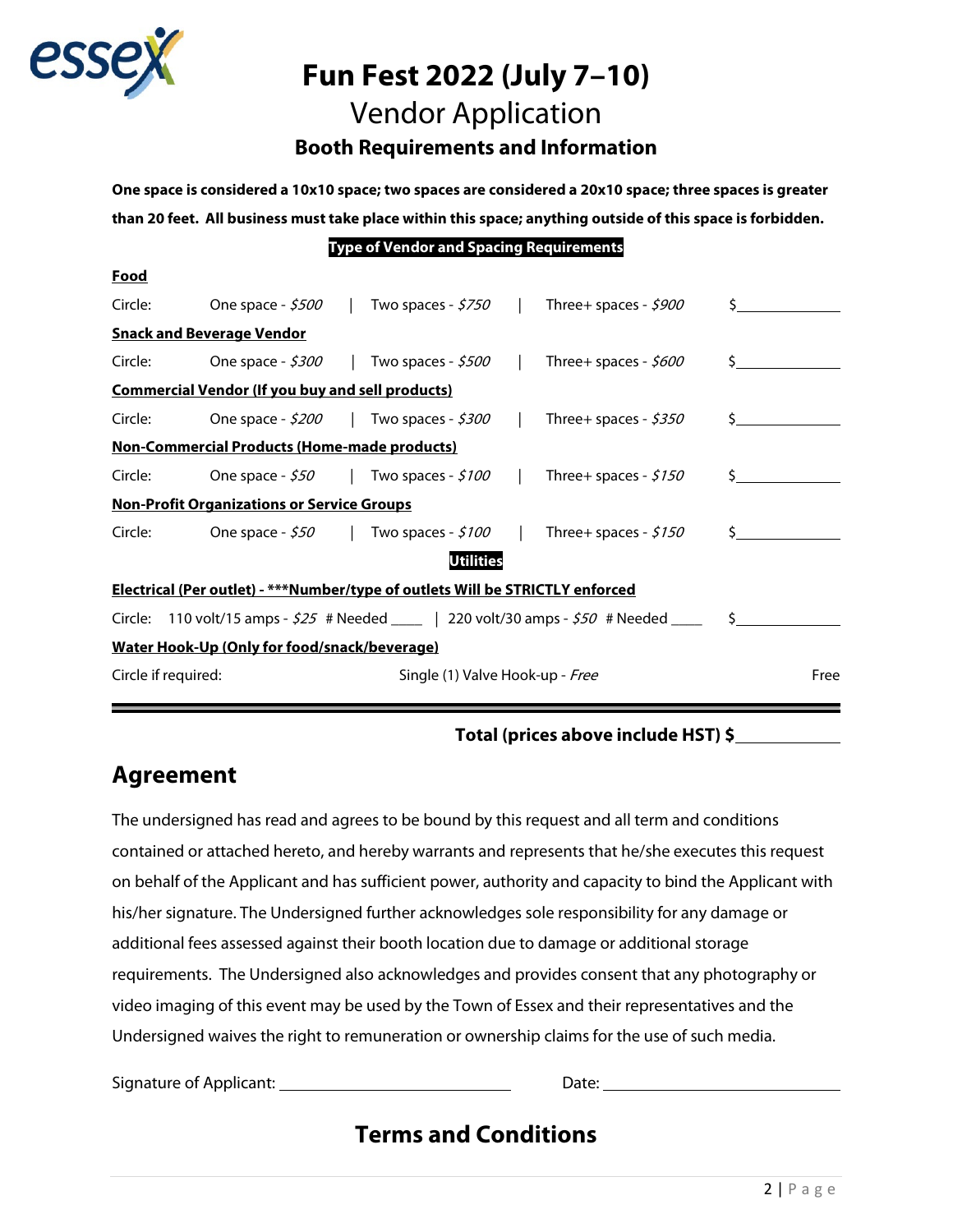

# **Fun Fest 2022 (July 7–10)**  Vendor Application

- 1) Booth space may not be sub-let or sub-leased to any third party;
- 2) All vendors must supply their own vending area, tables, chairs, electrical connections, water connections and further necessary equipment. The Essex Fun Fest is supplying the spacing and electrical/water hook-ups as requested in the above registration;
- 3) **Hydro Information:** Only three (3) pronged electrical cords with ground-fault circuit interruption (GFCI) are permitted and must be provided by the Vendor. It is the Vendor's sole responsibility to meet all electrical requirements. Vendors will be held financially responsible for damage, tampering, or alterations to power carts. No refunds will be issued for failure to comply with electrical requirements. Vendors will forfeit their deposit if they use more than the approved number of outlets. Electrical is based on availability. Vendor must ensure trips hazards are prevented.
- 4) The Town of Essex, The Fun Fest Committee and any/all of its Agents, Employees or Representatives therein, assumes no responsibility or liability for security, loss, theft, fire or damage to your buildings, tents, merchandise, supplies, equipment or any other property of the vendor;
- 5) Vendor must provide proof of at least \$2,000,000 liability insurance naming the Town of Essex as an additionally insured party. Recommendations for insurance resources:
- Consider Commercial Insurance package through your own insurance provider.
- Get an extension of your Home Insurance to cover you at this event (Town of Essex named as an additionally insured party).
- PA[L https://www.palcanada.com/index.php/en-us/](https://www.palcanada.com/index.php/en-us/)  may be able to offer a short term option.
- 6) All ropes, cords, wires, poles, tables, or display items must be within the designated space with no exceptions. All vendors of tents or booths located on the cement/asphalt parking lot are prohibited from using an anchoring system of any type including anchoring poles, pegs or wires. Any vendor who causes damage, deformity or destroys the parking lot in any way will be subject to fines and/or related fees associated with the repair or replacement of any damage caused;
- 7) The Fairgrounds (located at 60 Fairview Avenue West, Essex) will be available for booth set-up on Wednesday from 9:00 a.m. to 8:00 p.m., Thursday from 9:00 a.m. to 3:00 p.m. and Friday from 9:00 a.m. to 3:00 p.m. (Friday setup is for non-food vendors only). No vendors will be permitted to commence set-up after 3:00 p.m. on Friday;
- 8) Vendors cannot sell candy floss, candy apples, popcorn or caramel corn;
- 9) All Vending Booths must be open, at minimum, based on the following schedule:

| Thursday           | Friday            | Saturday           | Sunday             |
|--------------------|-------------------|--------------------|--------------------|
| Food: 5pm-9pm      | Food: 4pm -10pm   | Food: 11am-10pm    | Food: Noon-6pm     |
| Non-Food: Optional | Non-Food: 4pm-9pm | Non-Food: 11am-9pm | Non-Food: Noon-6pm |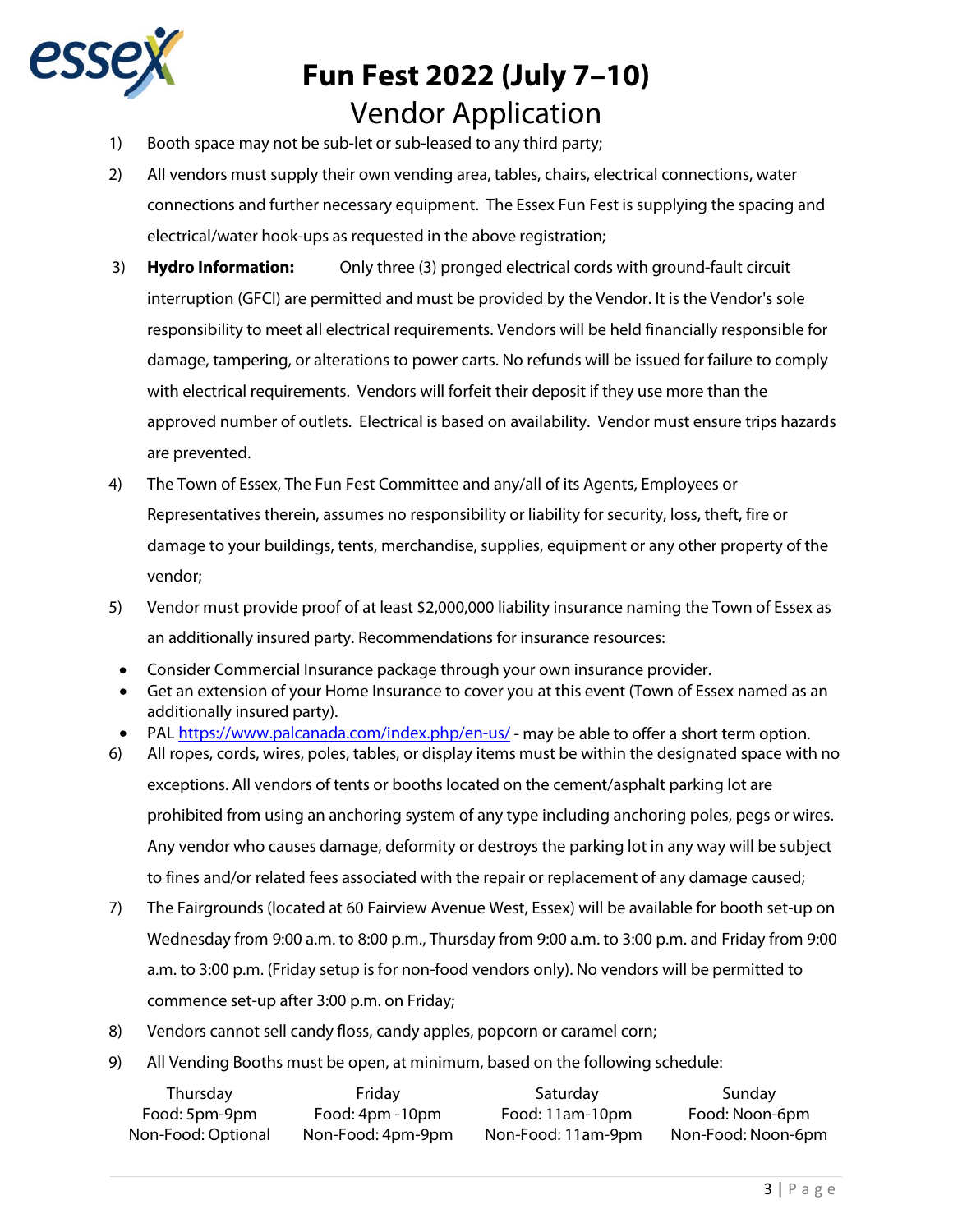

# **Fun Fest 2022 (July 7–10)**  Vendor Application

- 10) All booths must be vacated and removed from the premises on or before 4:00 p.m. on the Monday immediately following the festival. Any property remaining thereafter will be subject to dismantle and storage fees as imposed by the Festival Committee for each day thereafter;
- 11) Vendor booth locations will be determined in the sole and absolute discretion of the Festival Committee;
- 12) Vendors must adhere to all safety standards including abiding by the electrical requirements stated on the reverse. Vendor booths will be subject to an inspection prior to the opening of the Festival. Vendors must plug into the power units with no adapters between the panel and the vendor booth. Vendors are to contact Festival staff for panel access as the panels will be locked. No refunds will be given if a vendor fails to meet or comply with any of these requirements including any requirements set out by the Windsor-Essex county health unit;
- 13) All merchandise, services and/or products must be sold from the booth space(s). Wandering of the grounds or entertainment venues for the purposes of selling merchandise, products and/or services is not permitted at any time;
- 14) Applications must be received by July  $1<sup>st</sup>$  with payment in full upon submission;
- 15) The Essex Fun Fest grounds are a smoke-free and vape-free facility;
- 16) The Town of Essex will have a water bottle filling station on site;
- 17) You will comply with the Town of Essex Fire and Rescue Service regulations as indicated in the checklist on page 5 and 6; and
	- 18) All food vendors must complete an application with the Windsor-Essex County Health Unit. Please visit [Special Events and Food Vendor Requirements | The Windsor-Essex County Health Unit \(wechu.org\)](https://www.wechu.org/food-safety/special-events-and-food-vendor-requirements) and reference documents listed under Food Vendor Applications.
	- 19) All food vendors must pay a \$100.00 refundable deposit. This deposit will be refunded at the end of the Festival pending all of the above terms and conditions are met throughout the weekend.

| Name:           | Ron Herold - Facility Clerk            |  |
|-----------------|----------------------------------------|--|
| Location:       | <b>Essex Centre Sports Complex</b>     |  |
| <b>Address:</b> | 60 Fairview Avenue West, Essex Ontario |  |
| <b>Phone:</b>   | 519-776-7336 extension, 1301           |  |
| Fax:            | 519-776-8233                           |  |
| Email:          | rherold@essex.ca                       |  |

#### **Contact Information**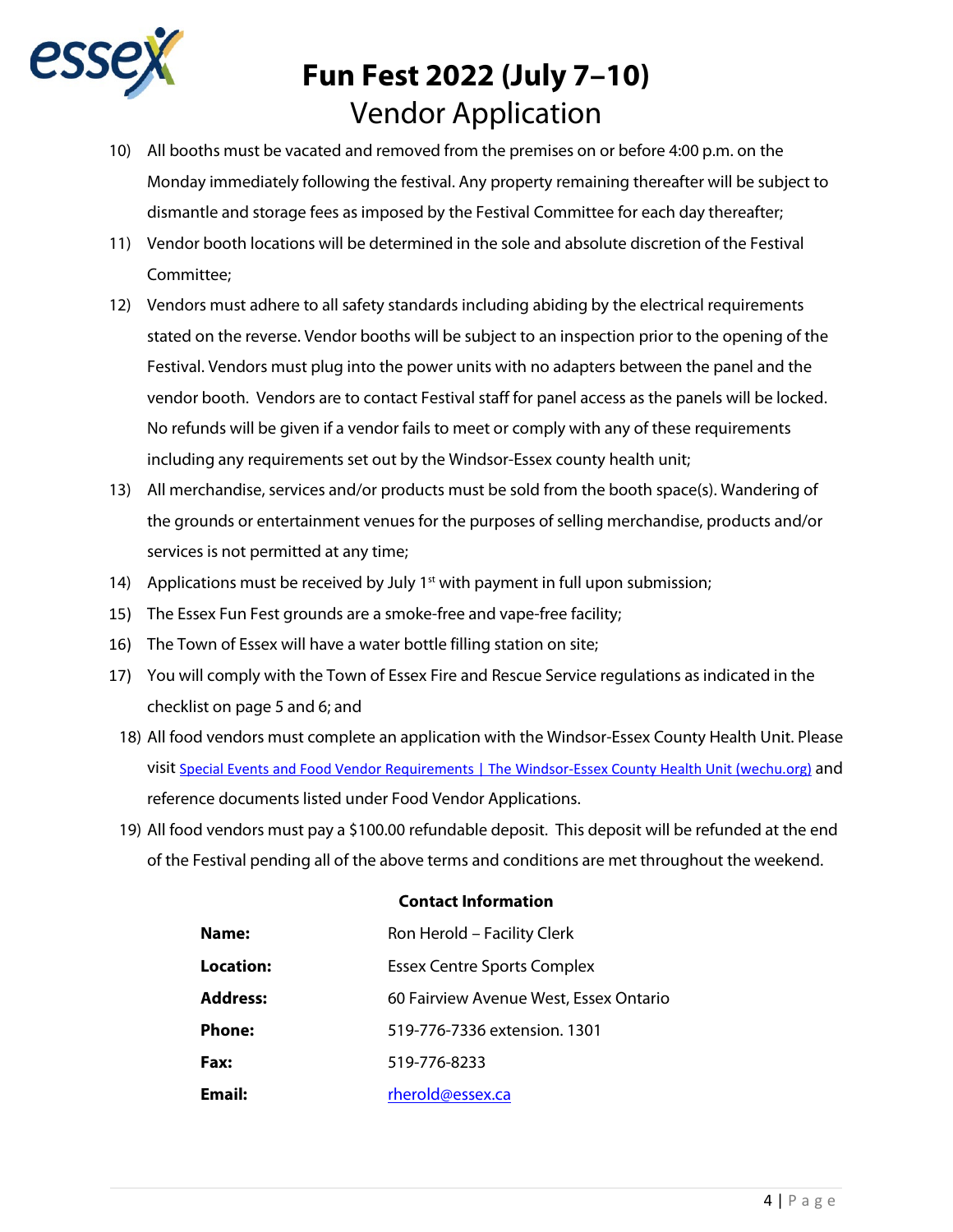

# **Fun Fest 2022 (July 7–10)**  Vendor Application

# **Essex Fire and Rescue Services**

# **Special Events Tents Checklist**

# **As a condition of approval for vendors to attend or participate in the special event hosted on Town of Essex property, the event organizer is obligated to ensure that all vendors comply with the following requirements**

### **(1) Cooking Activities:**

- Any cooking activity within any enclosed tent is prohibited;
- **Public access is prohibited under any open sided canopy used to cover cooking;**
- Fuel fired cooking will be conducted a minimum of 1.2 metres (4 feet) from combustible materials and or any tent unless the appliance is labelled for specific clearance to combustibles;
- Any canopy used over a cooking activity shall have a high degree of flame resistance in accordance with one of the following standards: NFPA 701 or Note 4 of Test Method 27.1 of the CAN 24.2 or CAN/ULC S-109-M;
- A portable fire extinguisher with a minimum 2A 1OBC rating with a technicians tag certifying maintenance within the last l2 months shall be provided for any cooking activity other than deep fat frying; and
- An extinguisher with a minimum 40BC or K class rating shall be provided with a technicians tag certifying maintenance within the last I2 months for *any deep fat* frying.
- **(2) Fuel Safety Concerns:** (Propane, Natural Gas, etc.)
	- The event organizer shall arrange for a general inspection by the Technical Standards and Safety Authority of all vendors utilizing fuel fired cooking appliances; and
	- Vendors with propane fired equipment must have a Mobile Food Service Equipment inspection completed and a copy of the report on site. Vendors that have any questions specific to the certifications and approval of their equipment should contact the Fuel Safety Division of the TSSA (416) 734-3351, a minimum 30 days prior to the event.